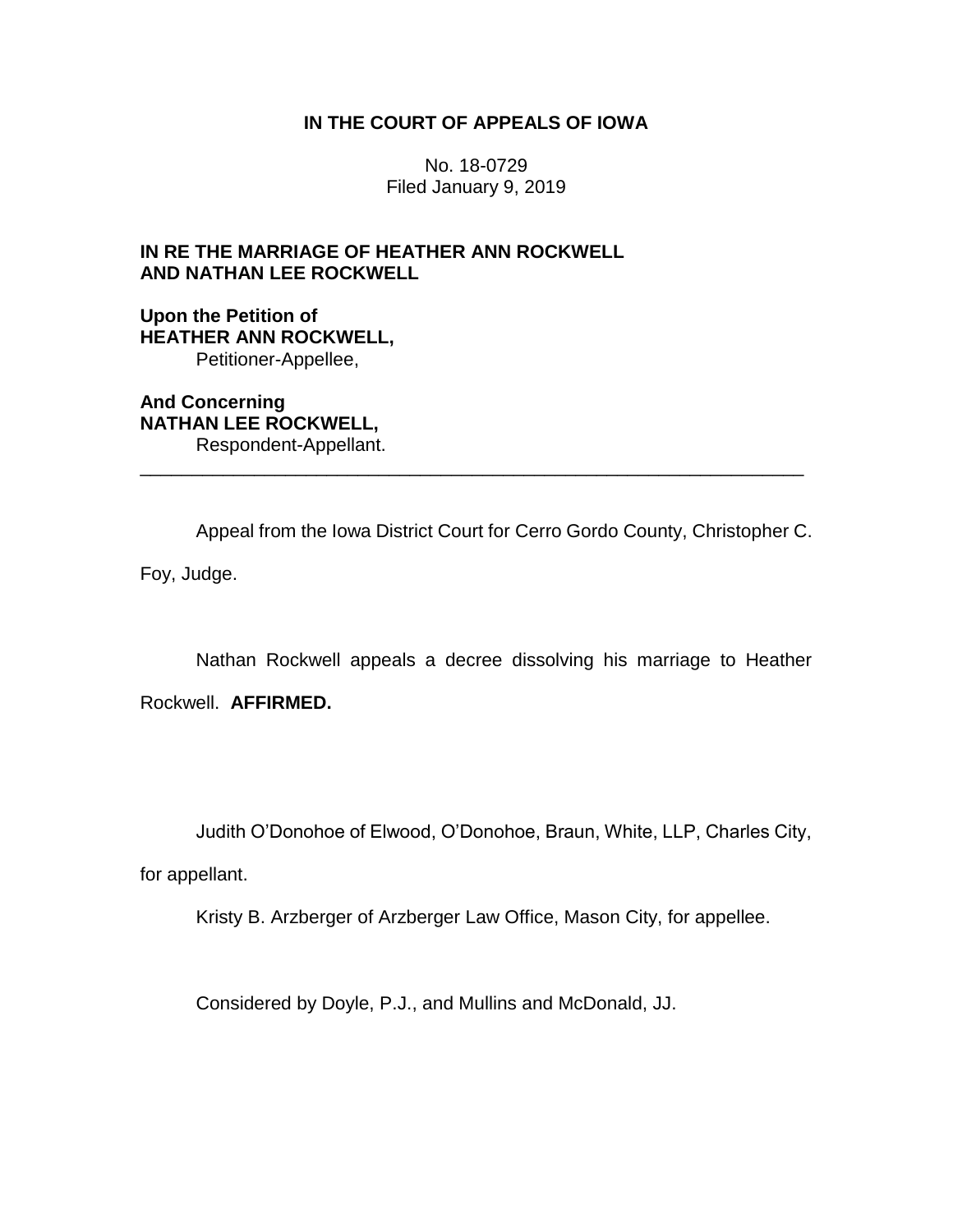### **MULLINS, Judge.**

Nathan Rockwell appeals a decree dissolving his marriage to Heather Rockwell. He argues the district court erred in: (1) including part of a business in the marital estate, (2) declining to include alleged liabilities in the marital estate, (3) deciding the physical care issue before hearing all of the evidence, (4) misjudging the credibility of the parties and failing to consider Heather's alienating conduct in reaching its physical care determination, (5) crafting the visitation schedule, and (6) declining to reopen the record after trial. Heather requests an award of appellate attorney fees.

## **I. Background Facts and Proceedings**

Affording great deference to the district court's factual findings and thorough

credibility determinations<sup>1</sup> in our de novo review of this equitable proceeding, we

make the following factual findings.

 $\overline{a}$ 

 $1$  The district court provided the following credibility findings:

The Court harbors no illusions that either party was totally truthful on the witness stand. It found Heather to be less than forthcoming in certain aspects of her testimony, particularly when describing what she perceived as character flaws or bad behavior on the part of Nathan or responding to unfavorable evidence regarding situations or events that might reflect negatively on her fitness as a parent. The Court likens her shading of the truth to the puffery that a salesperson might use when selling a used car and adjusted the weight that it gave to the testimony of Heather accordingly.

The disregard for the truth shown by Nathan in his testimony rivals the most blatant and extreme that the Court has ever observed. . . .

<sup>. . . .</sup> The efforts undertaken by Nathan to deceive the Court regarding his ownership of Sure Service and the existence of bogus debts entirely destroyed his credibility. In preparing its decree, the Court gave no weight to the testimony of Nathan regarding any of the financial matters in dispute between the parties and very little weight to his testimony in matters pertaining to the children.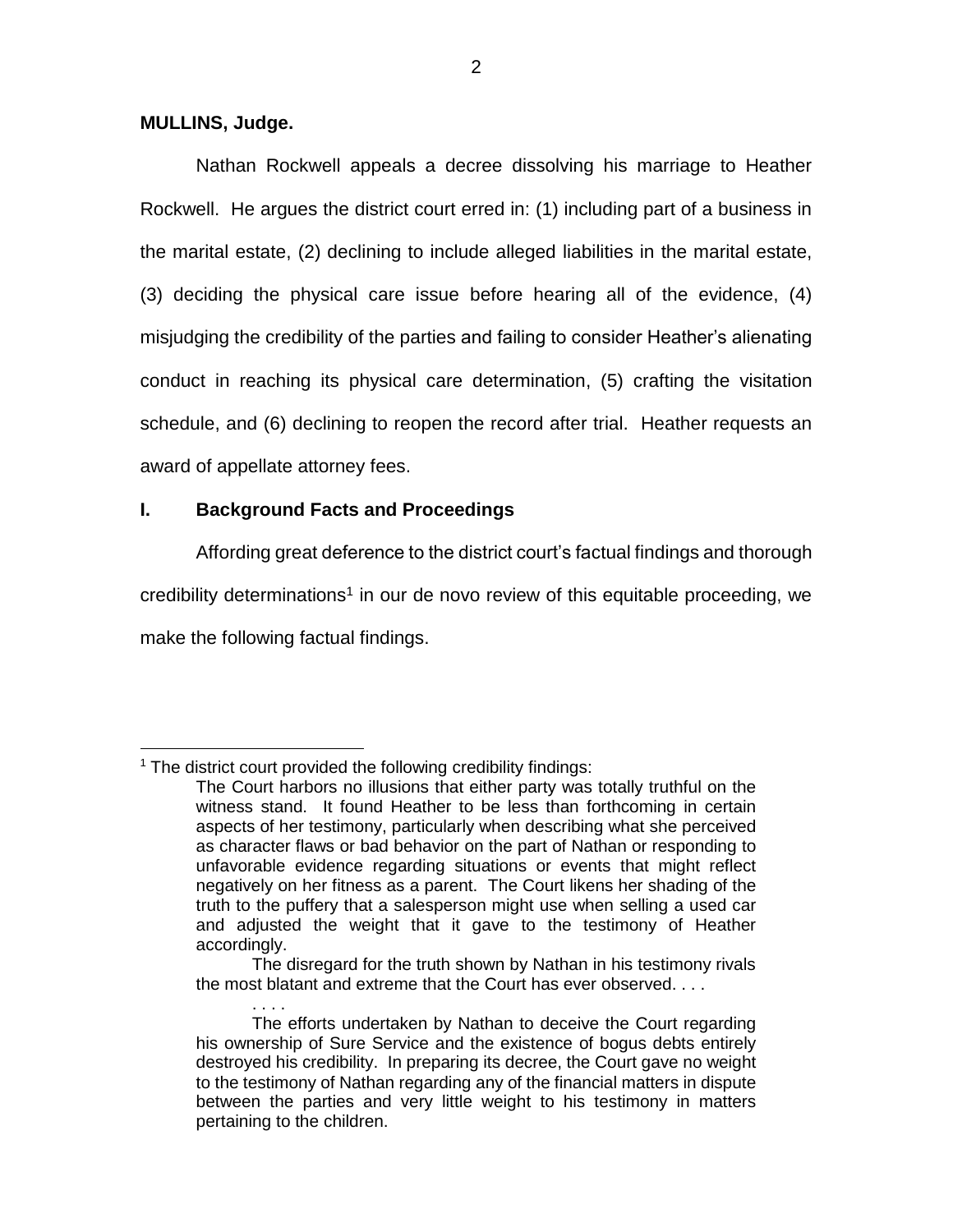The parties married in 2008. The marriage produced two children, born in 2009 and 2011. At the time of trial, Heather was thirty-nine years of age and Nathan was forty-one. Prior to and early in the marriage, Heather worked for a cell phone company. Nathan did not like Heather working nights and weekends, so he recommended that she become a stay-at-home mom. Heather did so in 2010. She continued to be a stay-at-home mom until September 2016, after the parties' separation, when she obtained a position as a merchandiser for a beverage distributor earning twelve dollars per hour and working between twenty-five and thirty hours per week. She continued to hold this position at the time of trial. She has a flexible work schedule and is allowed to set her own hours, thus providing her the ability to work around the children's schedules. Nathan conceded in his testimony Heather is a good mother and loves the children. It is undisputed that Heather has been the historical caregiver for the children, while Nathan assumed a more traditional role of providing for the family financially.

One of the major issues in this appeal is whether Nathan owns Sure Service, the heating, air conditioning, and refrigeration business he works for. He holds himself out as the owner of the business; he maintains business cards that designate him as the owner; he claims the income of the business on his tax returns and listed himself as the proprietor of the business on his returns for tax years 2005 through 2015; and his name is on the company's billings. He also writes off a number of his personal expenses as expenses for the business. Nathan's work schedule is more demanding than Heather's. He leaves for work at 7:00 a.m. and sometimes does not get home until 10:00 p.m. He is always on call to respond to emergency service requests.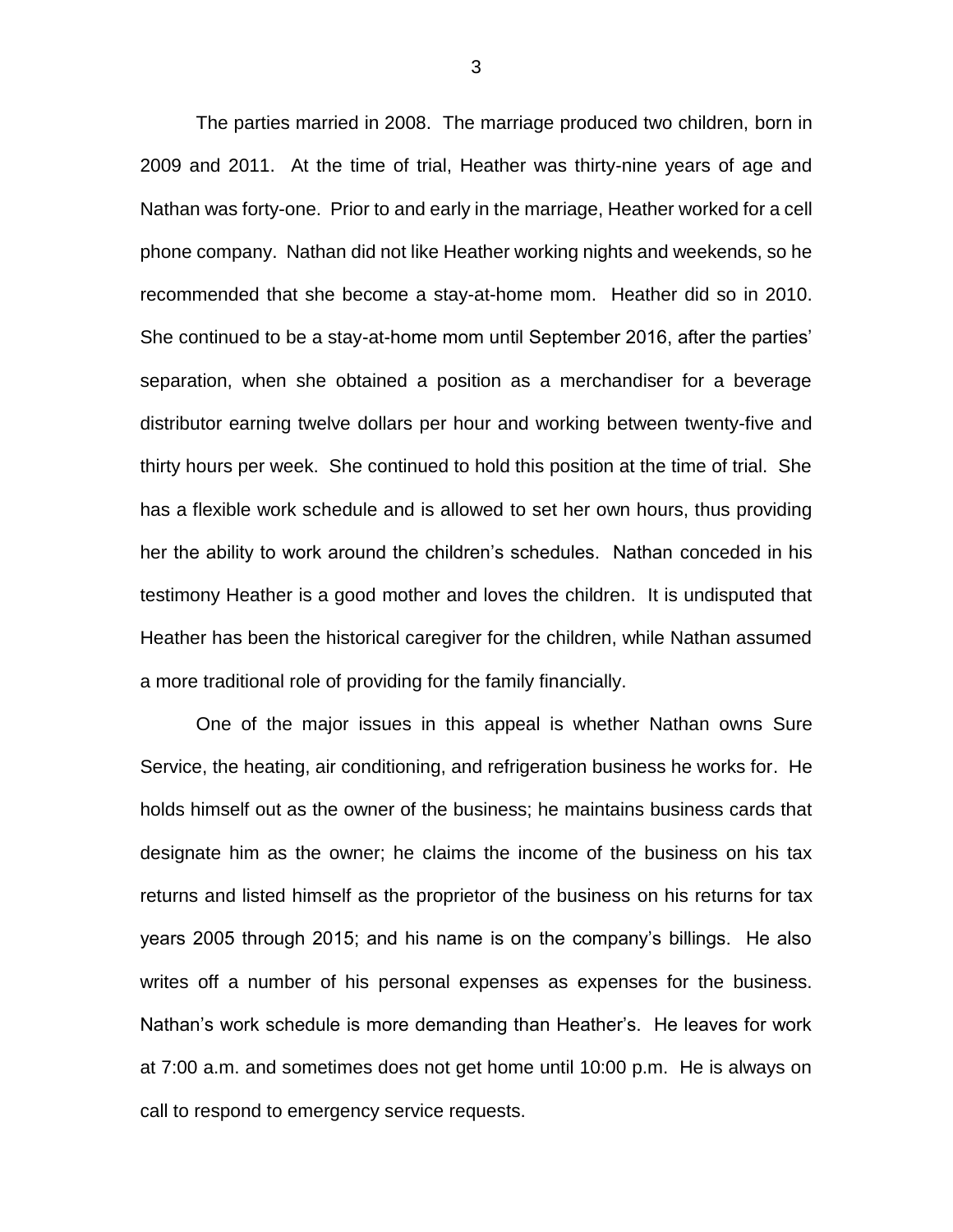The parties separated in April 2016. The parties differed substantially in characterizing the circumstances surrounding the parties' separation. Heather alleged numerous instances of threatening, aggressive, and controlling behavior toward Heather and the children by Nathan; and Nathan implied infidelity and alcohol and drug problems on the part of Heather. Both parties' testimony supports a conclusion the tension in the marital home was on the rise before the parties separated.

According to Heather's testimony, the separation was a result of her older daughter's report to Heather that she was scared of Nathan because Nathan made a threatening statement to her. Upon this report, Heather left the marital home with the children and drove to the sheriff's department. Nathan's position is that there was no threatening statement on the day in question, and Heather essentially just left with the children. Heather filed a petition for relief from domestic abuse upon the recommendation of law enforcement, alleging past abuse and threatening behavior on the part of Nathan and noting the children were afraid of him. The petition was ultimately denied.

Heather filed her petition for dissolution of marriage in May. A temporary matters order was entered in June, placing the children in the shared physical care of the parties, with each parent to have the children in their care every other week. The order also required that "[i]f a party is unable to supervise the children for a period exceeding four hours, the other parent shall be given first priority of providing child care." On many occasions, Heather communicated her desire to care for the children while Nathan is at work. Instead of granting these requests, Nathan would have others care for the children while he worked. Nathan's mother,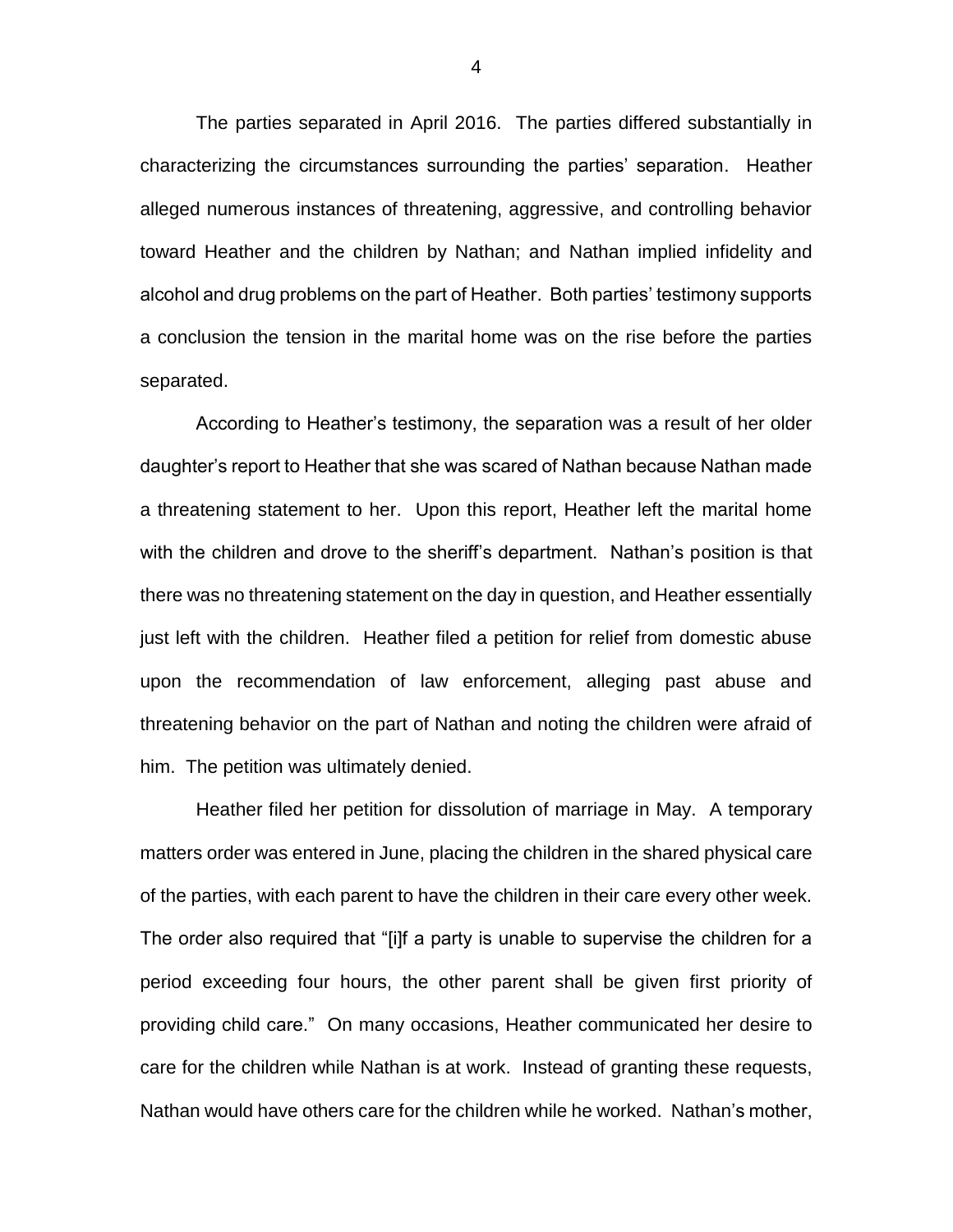Mary, would often care for the children during Nathan's parenting time. The children regularly spent the night with Mary when they were supposed to be with Nathan. Nathan largely neglected to take the children to their activities or medical and counseling appointments during his visitation time throughout the pendency of the proceedings.

There is evidence in the record, whether credible or not, that since the inception of these proceedings, both parties have made efforts to alienate the other from the children—Heather potentially coaching the children to make statements reflecting their preference of Heather as a custodial parent; and Nathan continuing to engage in aggressive behavior toward Heather and the children, limiting Heather's contact with the children while they are in his care, continuously fueling his apparent rage for Heather, and refusing to meaningfully communicate with her about the children's welfare. In response to a question by his attorney on direct examination, apparently in support of his request for shared physical care, Nathan confirmed "all the hard feelings and resentment [were] gone," and the parties were able to effectively communicate with one another about the children. We reject this factual assertion. The record is clear that Nathan harbors nothing but hatred and disdain for Heather, is unwilling to communicate with her about the children, and is ill-equipped to support Heather's relationship with the children. Although there is some evidence—again, whether credible or not—that Heather may have coached the children into saying negative things about Nathan to better her position on the question of physical care, what is clear is that Heather has been more than willing to initiate communication with Nathan relative to co-parenting the children, she wants Nathan to be involved in the children's lives, and she has gone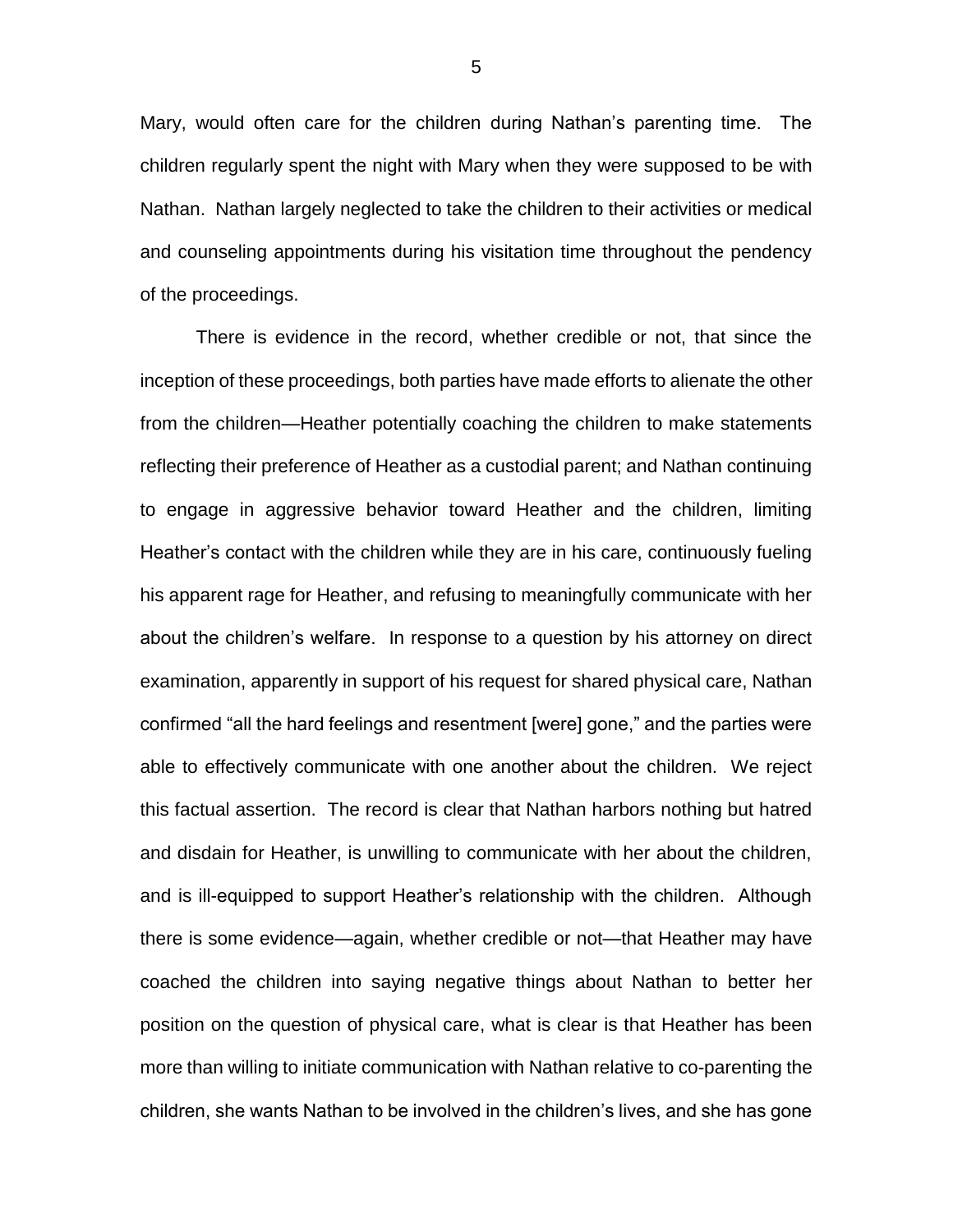out of her way to make sure Nathan has every opportunity to do so. Heather tries to limit her communications with Nathan about the children to text messages, as Nathan is verbally abusive and calls Heather horrendous things when contact is made over the phone. A small sample of the parties' communications over the phone was admitted as evidence at trial. An audio recording of an October 2016 telephone call between the parties is quite telling of Nathan's motivations during these proceedings—Nathan stated he likes arguing with Heather and hates her, noted he does not care about his time with the children, indicated he does not care about having visitation time with the children, and advised Heather she could have the kids if she just "signed the papers."This indicates to us that Nathan cared more about settling the financial matters involved in these proceedings than he did about securing time with his children. In this phone call, Heather responded, "It would be nice if you could be actively involved in their lives."

The children are involved in various activities. Heather signs them up, pays for, and attends the activities. Heather also schedules and attends the children's medical and dental appointments. Nathan has attended one such appointment at most since the children were born. Heather is heavily involved with the children's schooling. Nathan is not.

The matter was submitted to the court following a four-day trial held in February and May 2017. In December, Nathan filed a motion to reopen the record, citing newly discovered evidence from the children's new counselor. Nathan filed a second motion on the same grounds in February 2018. The court entered its decree in March, and, among other things, denied Nathan's motions to reopen, granted the parties joint legal custody of the children, found a shared physical care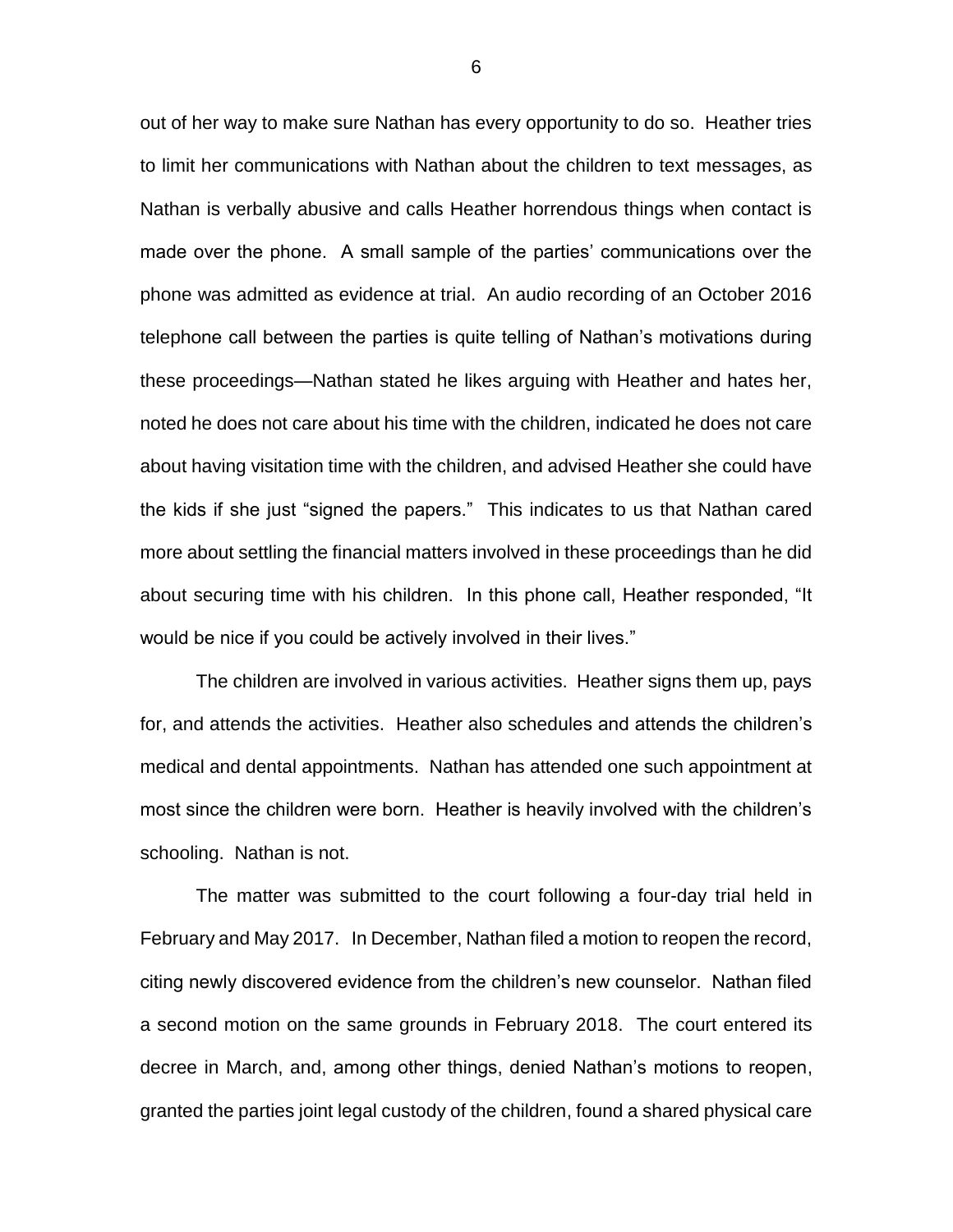arrangement would be unworkable and awarded Heather physical care of the children, set a visitation schedule for Nathan, and divided the parties' assets. The court denied the parties' competing post-trial motions to reconsider, enlarge, or amend pursuant to Iowa Rule of Civil Procedure 1.904(2). As noted, Nathan appeals.

### **II. Standard of Review**

Review of dissolution cases is de novo. Iowa R. App. 6.907; *In re Marriage of Larsen*, 912 N.W.2d 444, 448 (Iowa 2018). As noted, while we give weight to the factual findings of the district court, especially when considering the credibility of witnesses, we are not bound by them. Iowa R. App. P. 6.904(3)(g); *In re Marriage of Fennelly*, 737 N.W.2d 97, 100 (Iowa 2007). Because the court bases its decision on the unique facts of each case, precedent is of little value. *In re Marriage of Brown*, 776 N.W.2d 644, 647 (Iowa 2009).

#### **III. Property Distribution**

#### A. Business as Part of Marital Estate

Nathan's first contention on appeal is that the district court erred in concluding Nathan is the owner of Sure Service and therefore including part of the business in the marital estate. Aside from only citing to a number of non-binding and inapplicable authorities, Nathan seems to argue the court's determination was unsupported by the evidence presented. Upon our de novo review of the record as summarized above, and affording deference to the factual findings and credibility determinations of the district court, we agree with the district court's finding that Nathan is the owner of the company.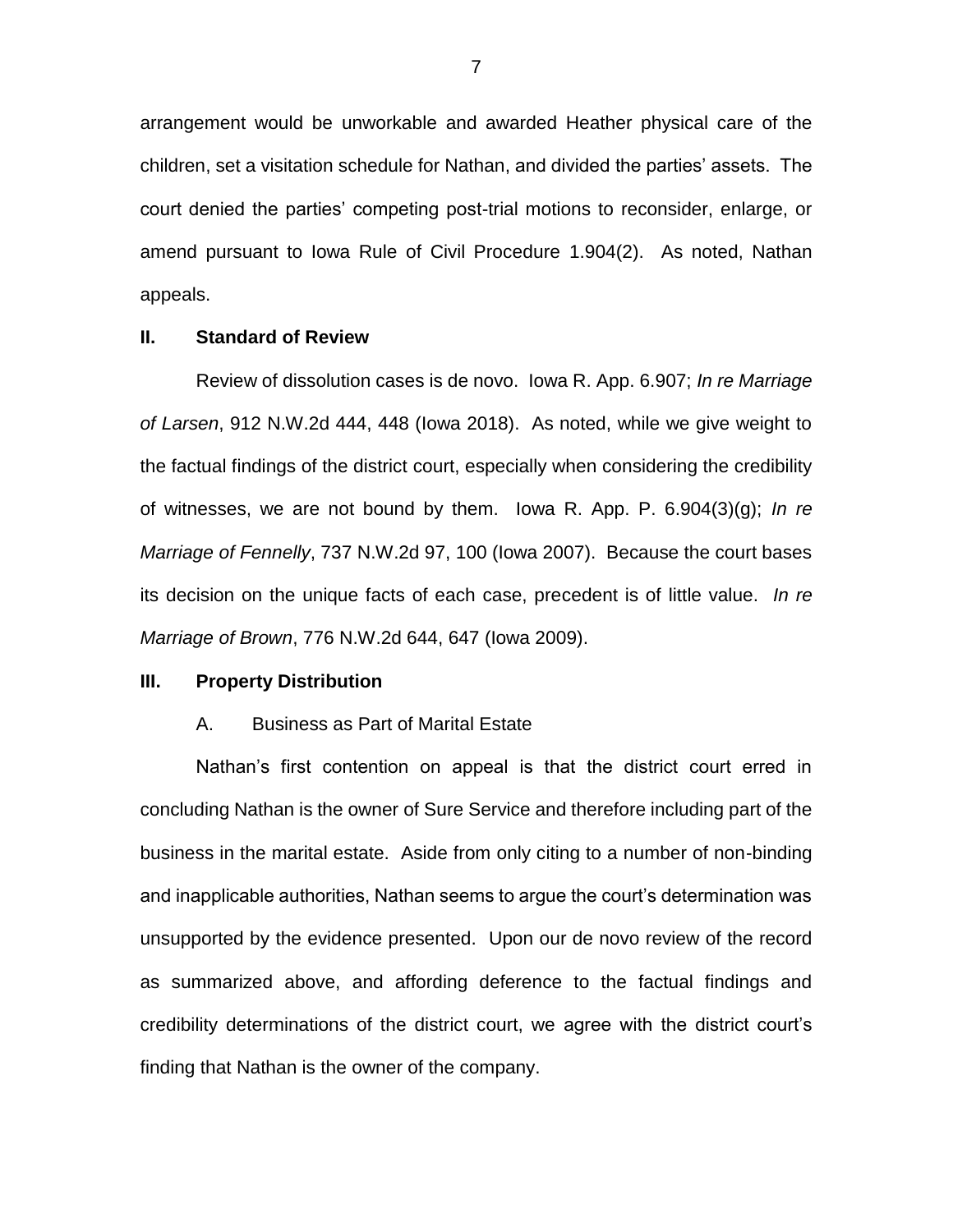Nathan also complains the court made no "attempt to arrive at a realistic value for Sure Service." In its decree, the court fully acknowledged there was insufficient information in the record to ascertain the value of the business on the date of the marriage, but proceeded to do so upon the evidence presented. Both parties presented evidence concerning the value of the business's assets, but no evidence was produced concerning the business's liabilities, assuming any existed. Having concluded Nathan owns the business, the court was required to divide it. *See* Iowa Code § 598.21(1) (2016). The court did so upon the evidence presented, and set aside half of the value of the business for Nathan as premarital. *See id.* § 598.21(5)(b). Nathan knew his ownership of Sure Service was a disputed issue and he could have presented evidence concerning the business's liabilities, if any, but he did not do so. Having reviewed the evidence presented, we find the court's valuation of the business was within the range of evidence—and actually fell on the lower end of the permissible range—and therefore do not disturb it. *See In re Marriage of Keener*, 728 N.W.2d 188, 194 (Iowa 2007).

Next, Nathan seems to argue that profits he received from Sure Service were gifts from his parents and therefore excludable as marital property. Ignoring that such an argument would require that the business be owned by his parents and that such an argument was not raised below, we reject the argument upon Nathan's acknowledgement that "There is no information in the record that show[s] that a specific gift was made . . . to Nathan." Regardless of who owned the business, the profits Nathan received could not be considered a "gift from his parents." It is undisputed Nathan worked for the business. Any profits he received amounted to compensation, not gifts.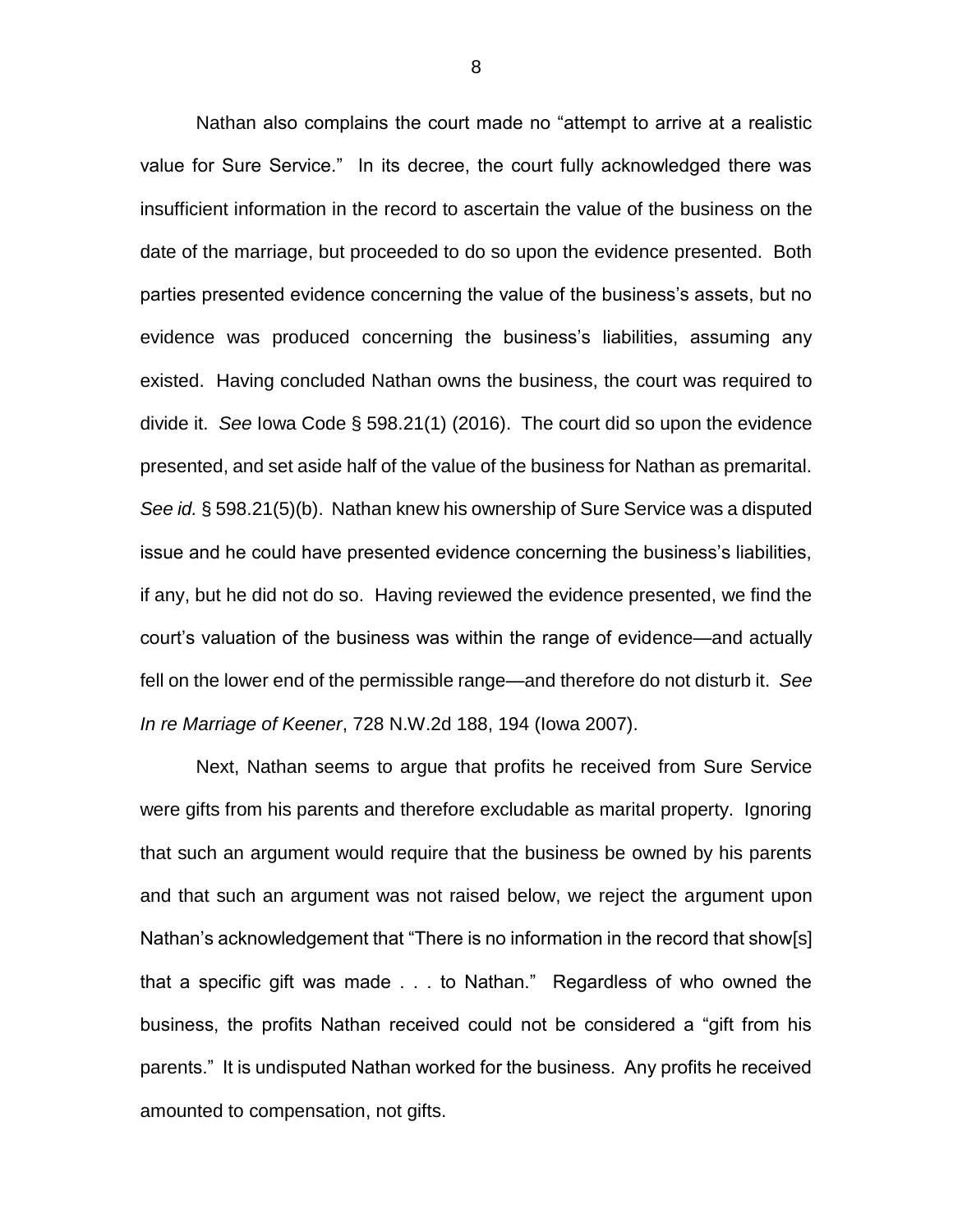### B. Nathan's Alleged Liabilities

Next, Nathan argues the court erred in declining to include alleged liabilities in the marital estate. As to the supposed liabilities, he maintains "there is credible evidence to support his assertion" these liabilities exist. However, as the district court noted, the evidence presented at trial renders Nathan's liability-related assertions wholly non-credible. For example, in response to interrogatories, Nathan reported that as of October 2016, he owed \$65,000 to Custom Concrete, which is owned by his brother Mike Reindl; \$205,000 to Brock Specialties, which is owned by his close friend Adam Brock; \$25,000 to Orton Landscaping, which is owned by another close friend Mark Orton, \$7500 to another close friend Rodney Helps; and approximately \$400,000 to his mother. Then, in his affidavit of financial status filed shortly before trial, Nathan listed a "loan from mother" in the amount of \$500,000 as his only debt. Then, at trial mere weeks later, Nathan alleged he owed \$10,700 to Floyd and Leonard Auto Electric, \$290,000 to Brock Specialties, \$101,810 to Custom Concrete, \$33,050 to Orton Landscaping, and "[p]robably couple hundred thousand" to his mom. He later testified on cross-examination, "Well, I think that I got most of that debt paid off with [mom] . . . but I'm not 100 percent sure." Later, he testified he has only paid his mother about \$40,000 on the debt. Even later, he stated he does not know how much he owes his mother.

Nathan also submitted an invoice from another of his friends, a plumber named Cole Davison, in the amount of \$14,020, apparently to apprise the court of yet another debt. But he admitted on cross-examination that he only paid around \$2000 for those services because he did most of the work himself, and that amount was already paid off. Davison testified at trial and agreed Nathan promptly paid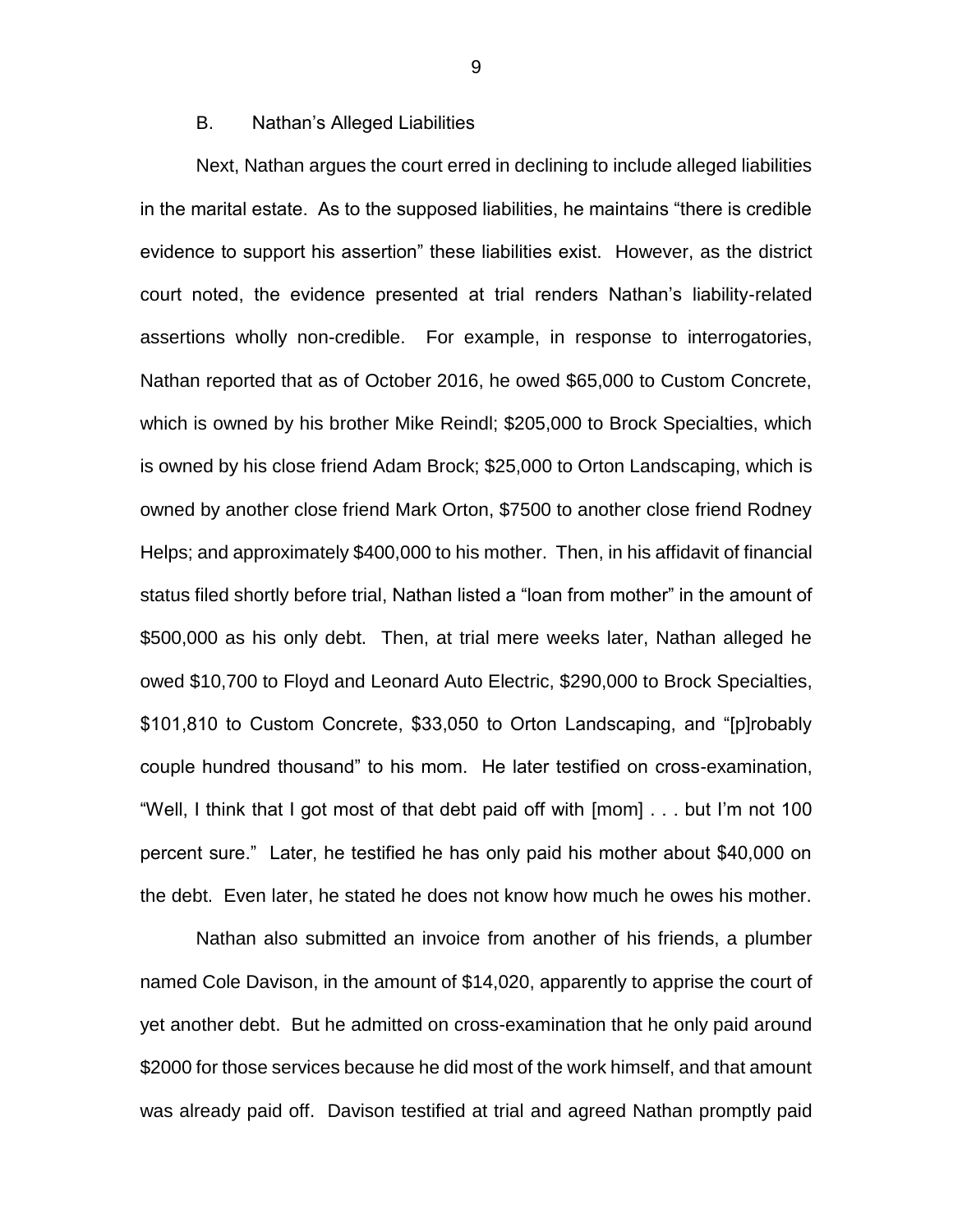him for his services in full roughly a year before trial in the amount of just under \$2000. Davison also testified Nathan requested him to create a fake invoice for services for use as evidence at trial. Davison initially declined, knowing it was wrong, but after continued pressure by Nathan, he provided Nathan with the "fake" invoice in the amount of \$14,020. Helps also testified Nathan does not owe him any money.

Nathan's mother and the proprietors of Brock Specialties and Custom Concrete were subpoenaed to provide documentation concerning the debts and to appear at trial to testify; none of them provided any documentation. Only Nathan's brother appeared to testify at trial, and his testimony was not believable. Finally, and perhaps most troubling, Nathan knowingly excluded cash in the amount of \$448,964 from the affidavit of financial status he presented to the court prior to trial.

We find the court's conclusion that Nathan owns Sure Service and the valuation of the same to be supported by the evidence. We agree with the district court's conclusion that Nathan presented no credible evidence to prove the validity of his alleged debts. Having considered the issues raised, we affirm the district court's property distribution.

### **IV. Physical Care and Visitation**

#### A. Consideration of Evidence

First, Nathan argues the district court abused its discretion by improperly deciding the physical care issue after the first day of the four-day trial in this matter. Nathan implies the court advised the parties after the first day of trial that it decided the issue upon the close of evidence that day, but notes "the operative discussion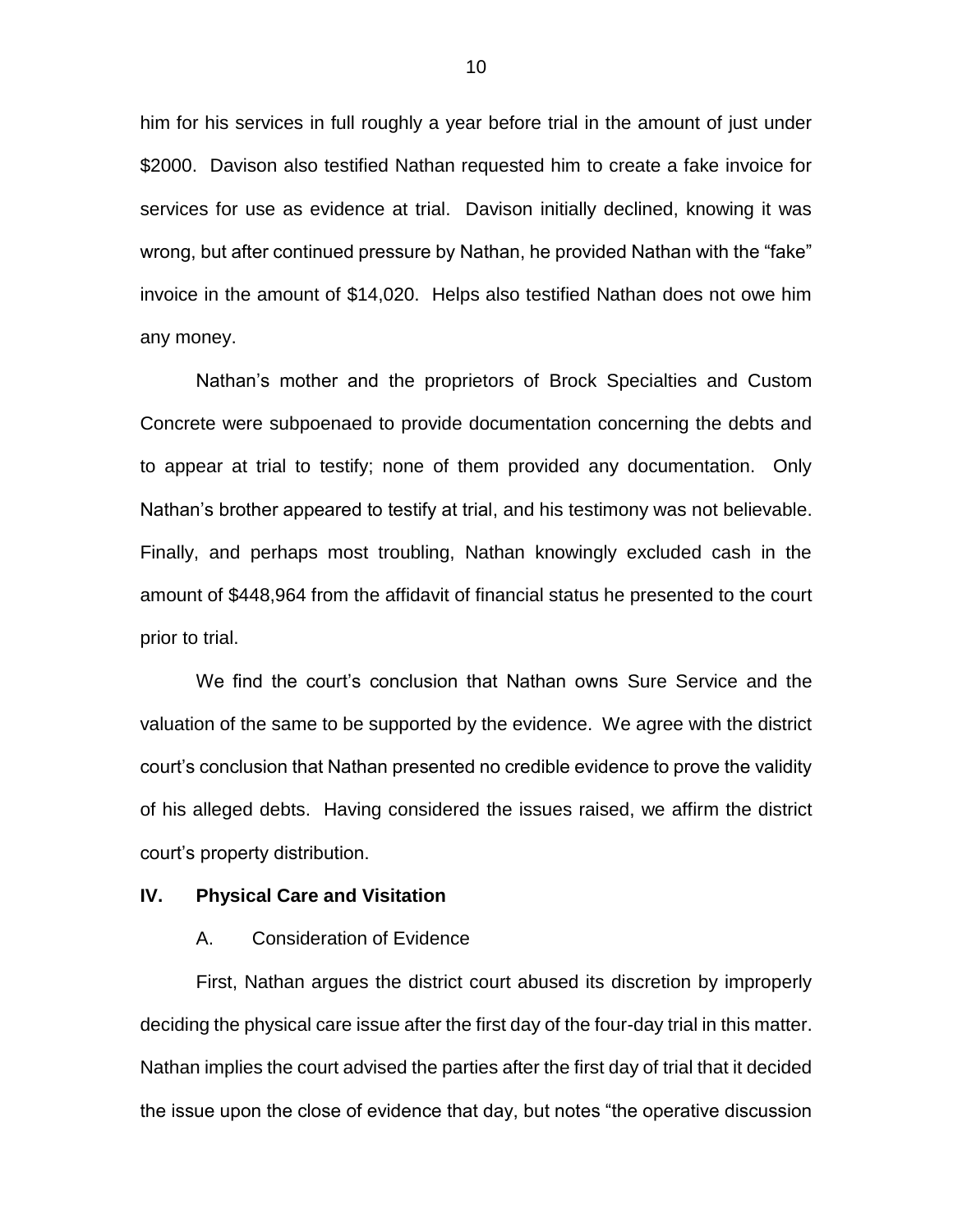was held in the chambers off the record." His claim is belied by the fact the parties continued presenting evidence relevant to the custody determination for the remainder of the four-day trial. In addition, on the third day of trial, during redirect examination of Nathan, Heather's counsel objected to discussion of certain matters that were obviously aimed at the physical care issue. The court overruled the objection, stating, "Generally, in custody cases we try to hear as much as we can from the parties." The court also overruled an objection to a custody-related exhibit on the ground that the exhibit was being offered for rebuttal purposes on the issue of custody. Nathan also complains the court refused to consider "new information presented, including the [Department of Human Services'] report." We find the complaint meritless, as the district court considered testimony concerning the subject report and admitted the report itself into evidence. Although the court did not specifically reference the DHS report in the decree, such does not mean it did not consider it in making its determination. *See In re Marriage of Thompson*, No. 17-0481, 2017 WL 6026727, at \*4 (Iowa Ct. App. Nov. 22, 2017). Finally, no record of the supposed chambers discussion was made at the time of trial; we therefore must reject the challenge. *See In re F.W.S.*, 698 N.W.2d 134, 135 (Iowa 2005).

The record does not support Nathan's claim the court reached its decision on physical care after only the first day of trial. We therefore reject Nathan's challenge.

#### B. Physical Care

Nathan seems to argue the court erroneously misjudged the credibility of the parties and mistakenly viewed Heather's testimony as truthful. At the same time, he points to passages in the court's decree which affirmatively indicate the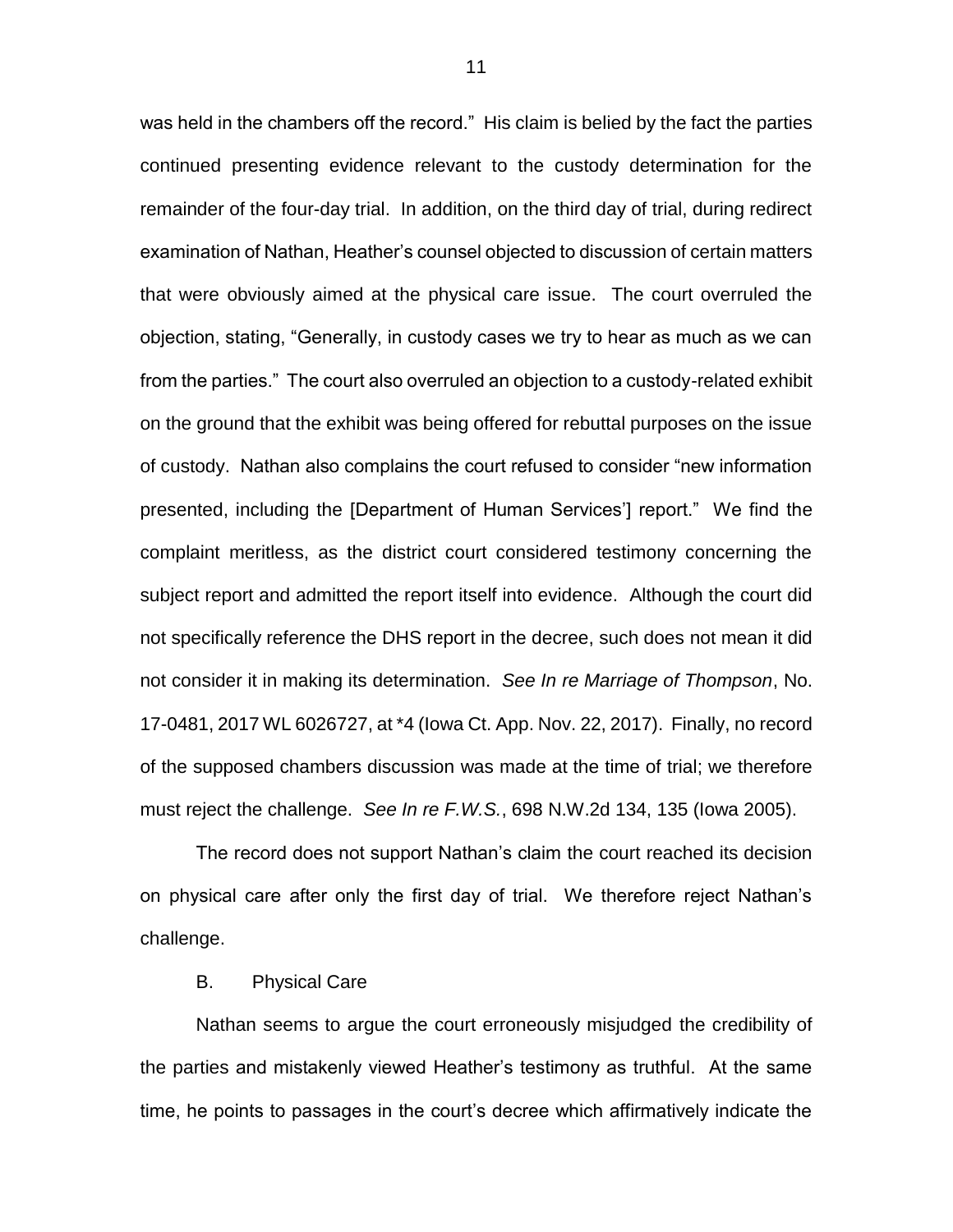court had reservations about the credibility of some aspects of Heather's testimony. In any event, Nathan cites no legal authority to support his argument. As such, we deem the argument waived. *See, e.g.*, Iowa R. App. P. 6.903(2)(g)(3) ("Failure to cite authority in support of an issue may be deemed waiver of that issue."); *Hyler v. Garner*, 548 N.W.2d 864, 876 (Iowa 1996) ("In a case of this complexity, we will not speculate on the arguments [a party] might have made and then search for legal authority . . . to support such arguments."); *Inghram v. Dairyland Mut. Ins. Co.*, 215 N.W.2d 239, 240 (Iowa 1974) ("To reach the merits of this case would require us to assume a partisan role and undertake the appellant's research and advocacy. This role is one we refuse to assume.").

Nathan also suggests "the trial court underestimate[d] the ongoing efforts by Heather to alienate the children from" Nathan. We agree with Nathan that the court was required to consider such matters, *see* Iowa Code § 598.41(1)(c), but we disagree with him that the court failed to honor the requirement. The court noted its "concerns about awarding either party physical care," and specifically highlighted its "reservations about making Heather the custodial parent," noting, among other things, it was "troubled by the dismissive attitude displayed by Heather towards Nathan and the role he plays in the lives of their daughters" and "Heather has not properly supported and encouraged the relationship between Nathan and the children." Nathan fared no better, however, and weighing the pertinent factors, the court concluded a shared physical care arrangement would be unworkable and the children's best interests would be served by being placed in Heather's physical care. We reject Nathan's argument that the court failed to recognize or consider Heather's alienating conduct.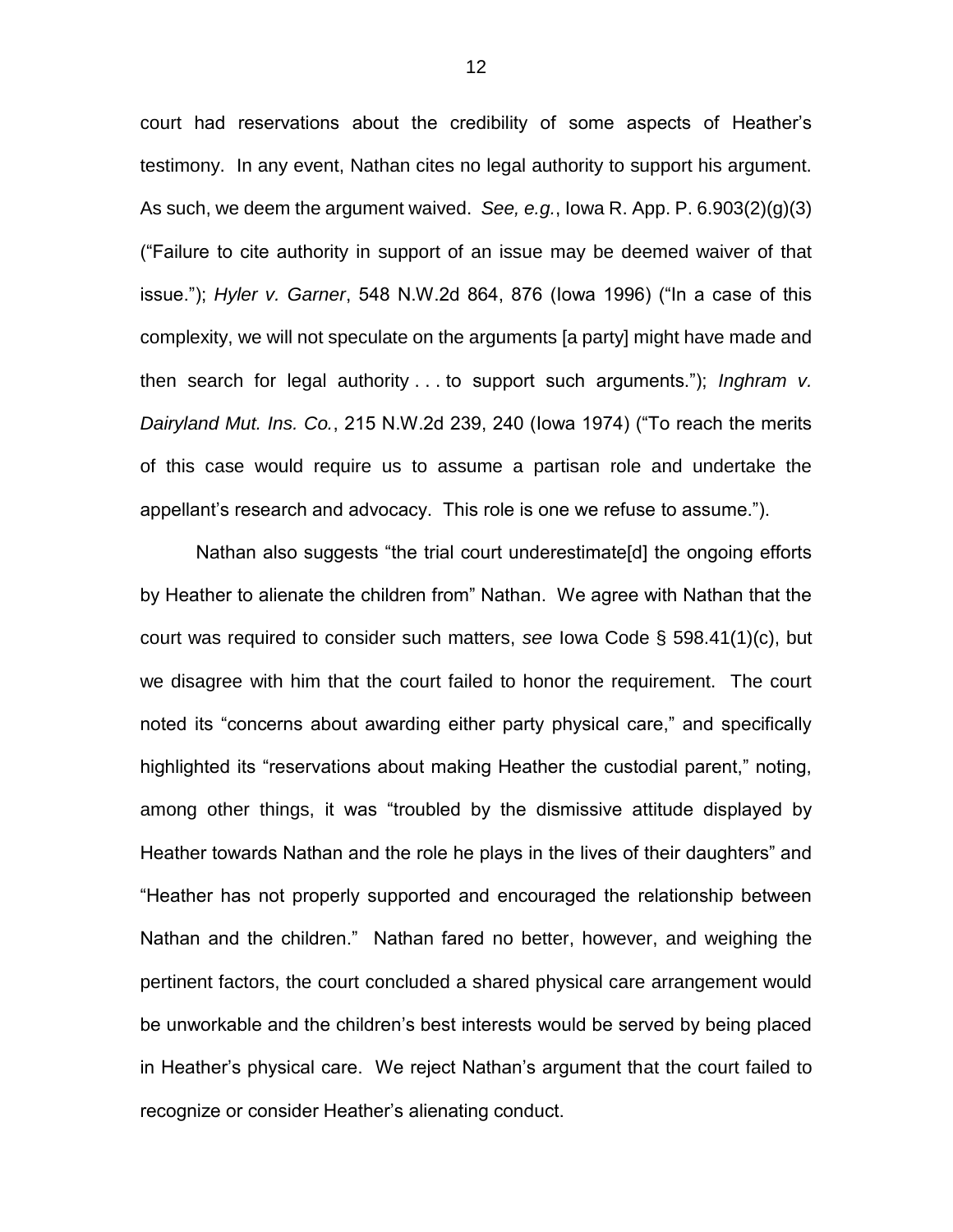## C. Visitation

 $\overline{a}$ 

"A noncustodial parent should be awarded liberal visitation in order to afford the children the opportunity to maximize continuing physical and emotional contact with both parents." *In re Marriage of Farrell*, 481 N.W.2d 528, 531 (Iowa Ct. App. 1991). "Although liberal visitation is the benchmark, our governing consideration in defining visitation rights is the best interests of the children, not those of the parent seeking visitation." *In re Marriage of Brainard*, 523 N.W.2d 611, 615 (Iowa Ct. App. 1994). The district court awarded Nathan regular and liberal visitation with the children: every Tuesday evening, every other weekend, four weeks during the summer, one half of winter break, and alternating spring breaks and holidays. On appeal, Nathan argues he "should be granted more liberal visitation to allow him to counteract the negative brainwashing that the children are likely to continue to receive from" Heather and he should have at least six weeks of visitation in the summer.

Upon our de novo review of the record, we are not convinced increasing Nathan's visitation would be in the best interests of the children. In light of Nathan's busy work schedule and the fact that the children spent much of their time being cared for by people other than Nathan during his parenting time under the temporary matters order, we find the district court's visitation schedule promotes the goal espoused by section 598.41(1)(a). The schedule provides Nathan with liberal visitation and is not unreasonable.<sup>2</sup> Additionally, under the decree, the

<sup>2</sup> *Cf. In re Marriage of Gulsvig*, 498 N.W.2d 725, 726–72 (Iowa Ct. App. 1993) (ordering visitation schedule to include every other weekend, alternating holidays, and two to four weeks in the summer); *In re Marriage of Stepp*, 485 N.W.2d 846, 850 (Iowa Ct. App. 1992) (ordering visitation schedule including mid-week visitation; alternating weekends,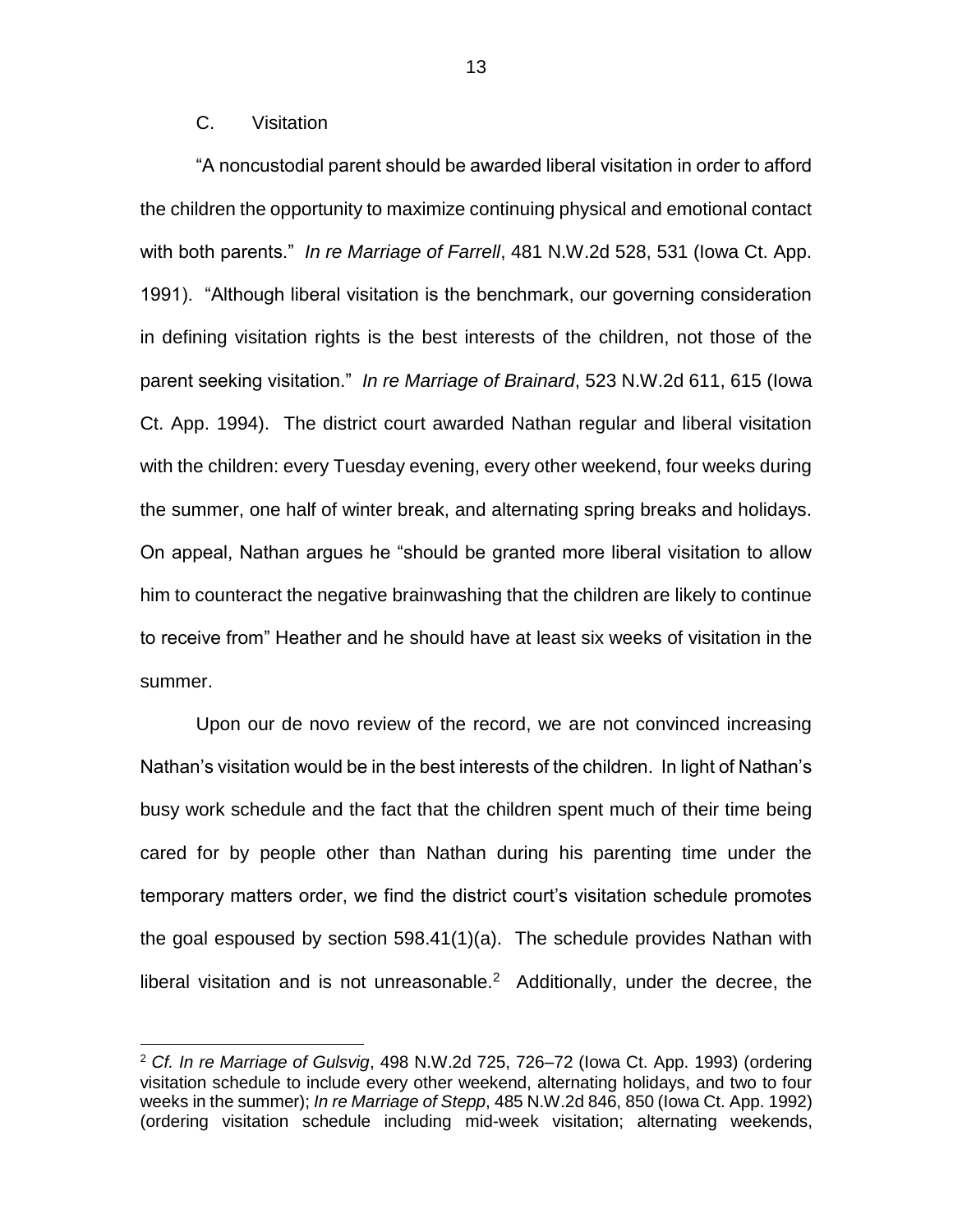parties are free to agree to additional visitation beyond the minimum amount, and we are hopeful that the hostility between these parties will wane as soon as this matter is put to bed. We affirm the visitation schedule decreed by the district court.

#### **V. Reopening of the Record**

 $\overline{a}$ 

Finally, Nathan argues the district court improperly declined to reopen the record to allow the presentation of newly discovered evidence from the children's new counselor. We review the district court's decision on whether to reopen the record for an abuse of discretion, our most deferential standard of review. *See State v. Long*, 814 N.W.2d 572, 575–76 (Iowa 2012); *Sun Valley Iowa Lake Ass'n v. Anderson*, 551 N.W.2d 621, 634 (Iowa 2006); *see also State v. Roby*, 897 N.W.2d 127, 137 (Iowa 2017).

Here, the matter was submitted in May 2017. Nathan filed motions to reopen the record in December 2017 and February 2018. In both motions, Nathan alleged the children's new counselor, who the children started seeing after trial, concluded Heather had coached the children and requested a DHS investigation relative to whether Heather was subjecting the children to mental and emotional abuse. The second motion included a letter from the counselor which noted Heather says negative things about Nathan and coached the children to make false statements about Nathan, and recommended that the children be placed in Nathan's care. The ensuing DHS investigation was "unfounded." In its decree,

birthdays, and holidays; and four weeks out of the summer); *In re Marriage of Drury*, 475 N.W.2d 668, 671 (Iowa Ct. App. 1991) (finding four weeks of summer visitation, in addition to regular visitation, to be sufficient to assure the child the opportunity for maximum continuing physical and emotional contact with both parents); *In re Marriage of Lacaeyse*, 461 N.W.2d 475, 477 (Iowa Ct. App. 1990) (ordering visitation schedule to include every other weekend and four hours of mid-week visitation).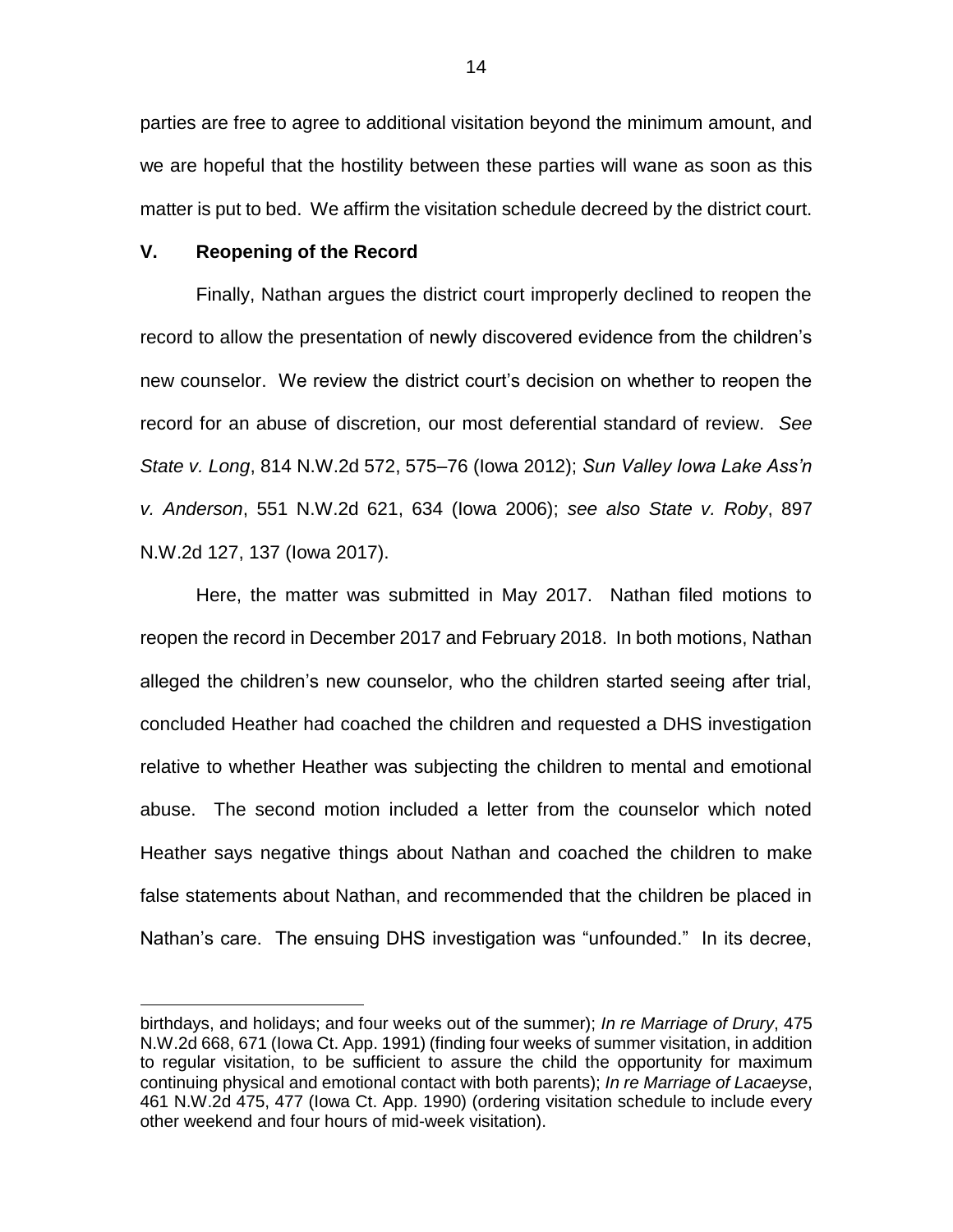the court noted it was troubled by the allegations, but stated finalizing the dissolution and implementing a permanent physical care arrangement would be in the best interests of the children. Upon our de novo review, we are unable to say the district court exercised its discretion on grounds or for reasons clearly untenable or to an extent clearly unreasonable. The record indicates that the pending status of these proceedings is what has been causing the acrimony between these parties, each trying to gain the upper hand over the other by manufacturing evidence against one another before the matter becomes final. In any event, the conduct alleged to have been engaged in by Heather in the motions to reopen was largely cumulative of the conduct she was alleged to have engaged in at the time of trial. There was already evidence in the record that Heather was potentially engaging in this kind of conduct and the court recognized and considered it along with the remaining evidence. Given the cumulative nature of the evidence, a denial of the motions to reopen was not improper. *See Godar v. Edwards*, 588 N.W.2d 701, 710 (Iowa 1999); *Moser v. Stallings*, 387 N.W.2d 599, 603 (Iowa 1986); *In re Marriage of Franzen*, No. 03-1031, 2004 WL 899518, at \*2 (Iowa Ct. App. Apr. 28, 2004).

### **VI. Attorney Fees**

Heather requests an award of appellate attorney fees. An award of appellate attorney fees is not a matter of right but rests within this court's discretion. *In re Marriage of Berning*, 745 N.W.2d 90, 94 (Iowa Ct. App. 2007). In determining whether to award attorney fees, we consider the needs of the party making the request, the ability of the other party to pay, and whether the party making the request was obligated to defend the district court's decision on appeal. *Id*. In